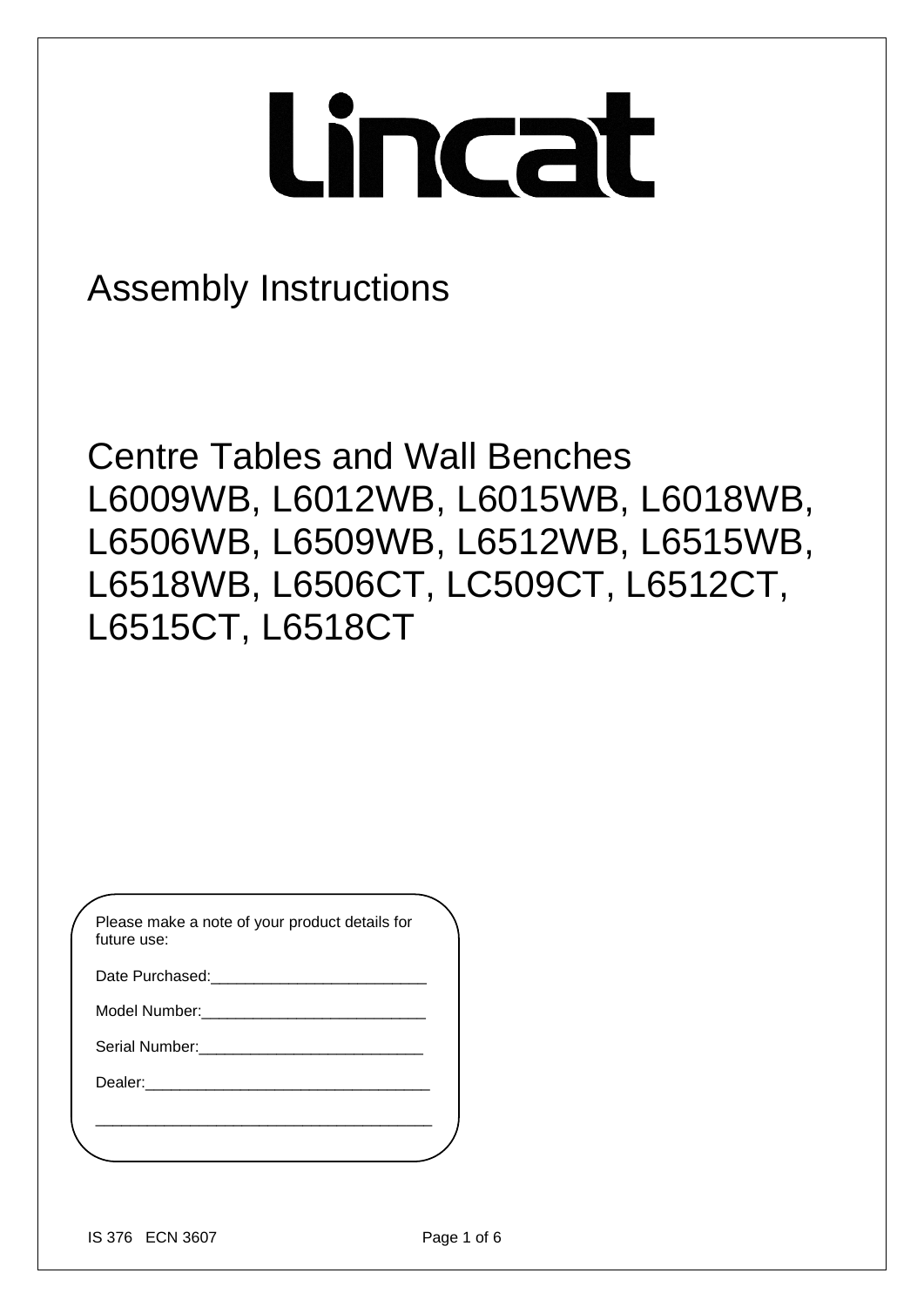## **CONTENTS**

| Important Information             |         |
|-----------------------------------|---------|
| Safety Information                |         |
| <b>Checklist of Enclosures</b>    |         |
| Assembly                          | $3 - 5$ |
| Cleaning                          | 5       |
| Service Information and Guarantee | 6       |

# **IMPORTANT INFORMATION**



Read these instructions carefully before using this product, paying particular attention to all sections that carry warning symbols, caution symbols and notices. Ensure that these are understood at all times.



#### **WARNING!**

This symbol is used whenever there is a risk of personal injury.



#### **CAUTION!**

This symbol is used whenever there is a risk of damaging your Lincat product.



#### **NOTE:**

This symbol is used to provide additional information, hints and tips.

### **KEEP THIS MANUAL FOR FUTURE REFERENCE**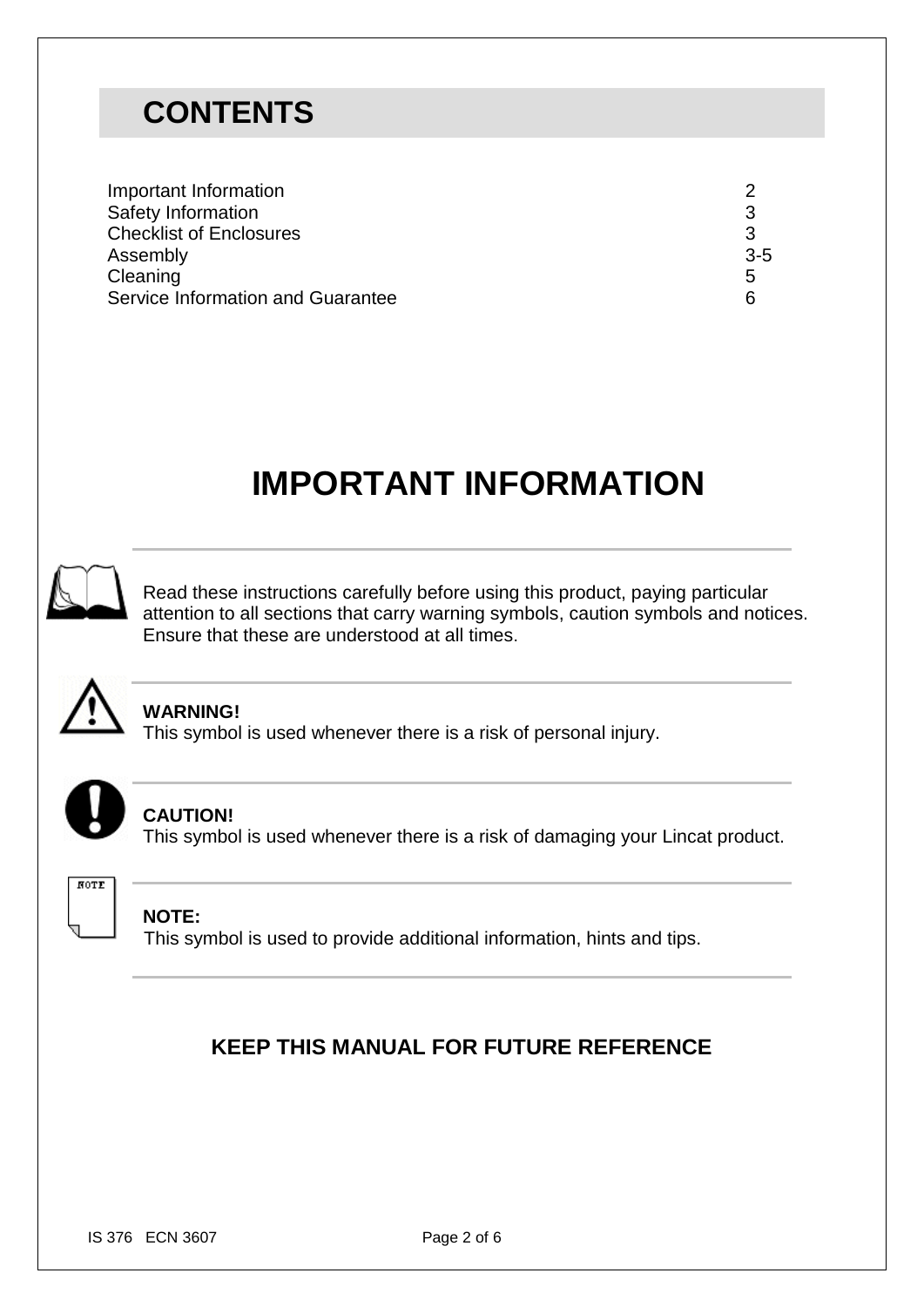## **SAFETY INFORMATION**



**To prevent either injury to yourself or your staff or damage to this product, read and follow these safety precautions before setting up and using this bench.**

Ensure you have a clear space to work in.

Remove all plastic coating from metalwork prior to assembly.

Clean the bench before use.

## **CHECK LIST OF ENCLOSURES**

#### **Consult Fig 1**

| <b>Description</b> | Code            | Models up to 1500mm | <b>1800mm</b>  |
|--------------------|-----------------|---------------------|----------------|
| Top                | G               |                     |                |
| <b>Shelf</b>       | E               |                     | $\overline{2}$ |
| Leg                | F               | 4                   | 6              |
| Leg clamp          | A <sub>1</sub>  | 4                   | 6              |
| M8 x 16 Set screw  | B <sub>1</sub>  | 8                   | 12             |
| M8 Washer          | <b>B3 A2 D4</b> | 16                  | 24             |
| M8 Lock washer     | <b>B2 A3 D3</b> | 16                  | 24             |
| M8 Nut             | A4 D2           | 8                   | 12             |
| M5 x 10 Set screw  | C <sub>4</sub>  | N/A                 | $\overline{2}$ |
| M5 Washer          | C <sub>3</sub>  | N/A                 | $\overline{2}$ |
| M5 Lock washer     | C <sub>2</sub>  | N/A                 | $\overline{2}$ |
| M5 Nut             | C1              | N/A                 | $\overline{2}$ |
| M8 Adjustable foot | D1              | 4                   | 6              |

## **ASSEMBLY**

Tools required 13mm spanner 8mm spanner

Consult Fig 1

Place table top upside down at a convenient height.

Feet the feet to the legs with locknut, lock washer and washer (detail D).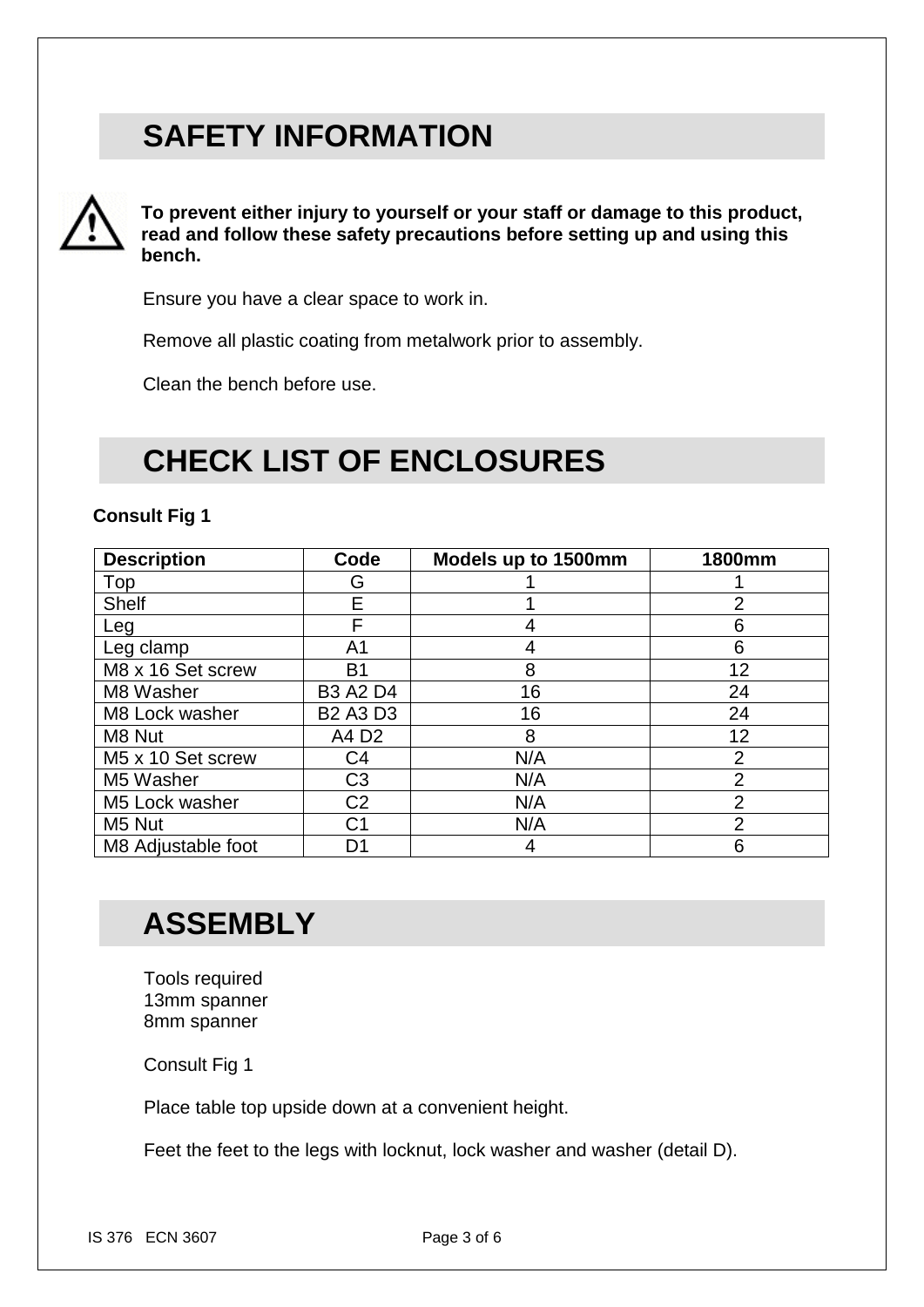

Fig 1

Place one leg at a time in position as shown. Do not tighten bolts fully, but leave loose to enable the shelf to be positioned over the splayed leg shelf studs (detail B).

Position the shelf in place, retaining with leg clamps, flat washers, locking washers and nuts (detail A).

1800mm benches have split shelves. The  $2^{nd}$  shelf fastens to the first shelf with 5mm screws, flat washers, locking washers and nuts (detail C).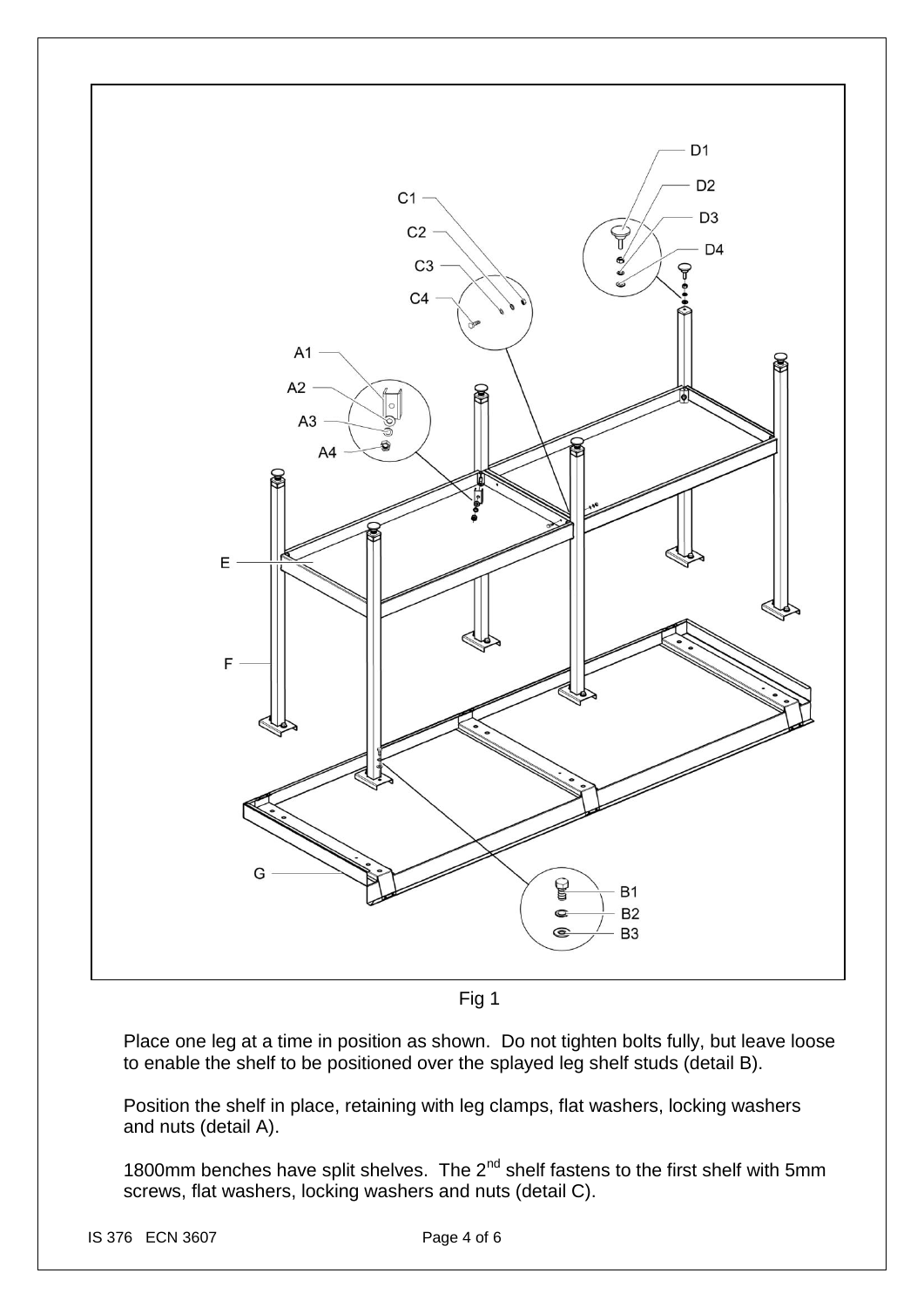Tighten all screws and nuts, tightening the M5 fasteners last.

Place the bench in position, level the feet and lock off with the locknuts.

## **CLEANING**

Clean all panels with warm water and mild detergent, do not use abrasive materials. Dry with a soft cloth.